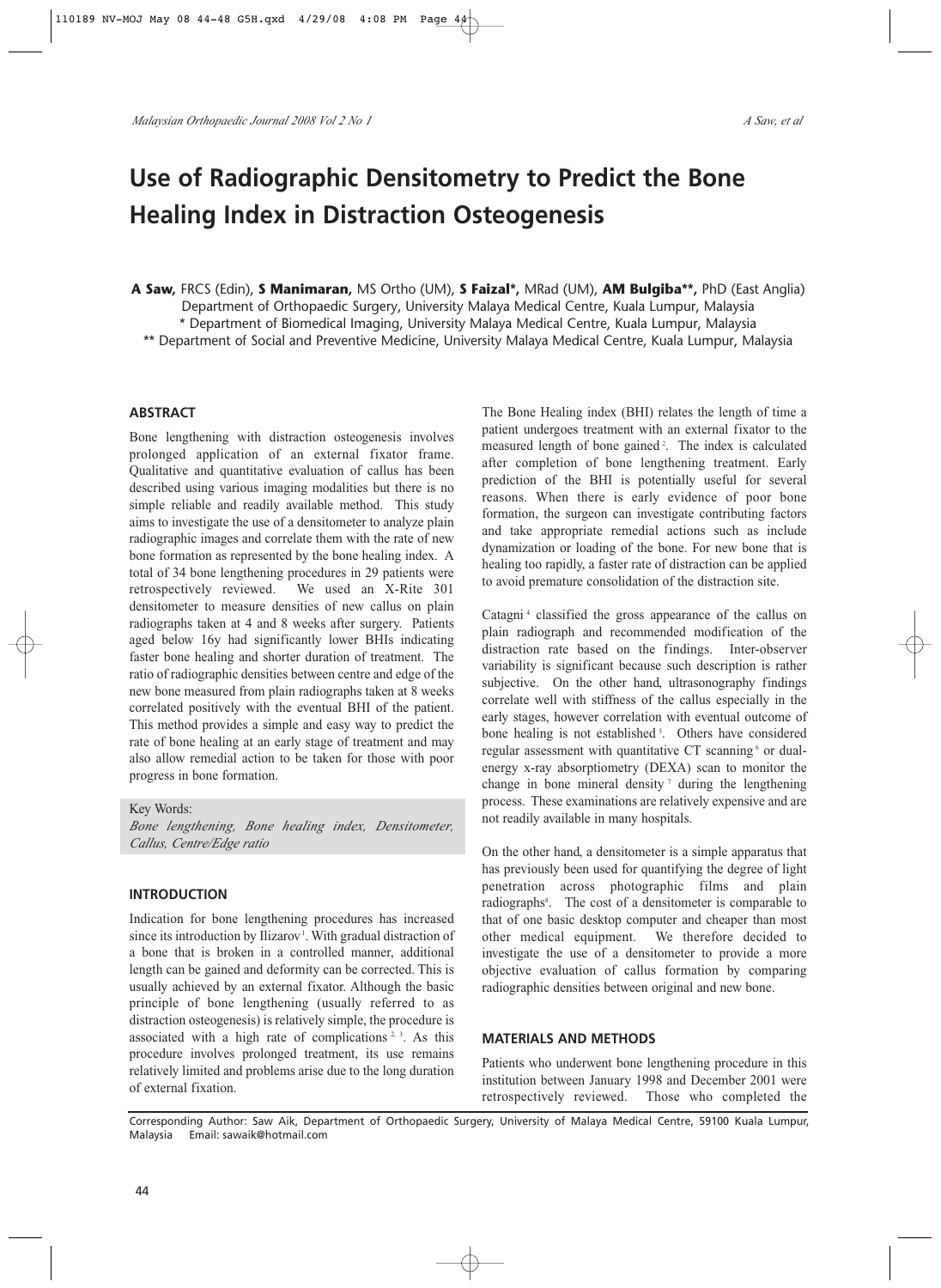treatment in other institutions were excluded since final outcome of born healing will not be available for evaluation. Demographic data and details of treatment were recorded. Application of the external fixator and corticotomy were performed in the same operative procedure. Gradual lengthening of the bone was started after a latent period of 1 to 2 weeks after the surgery, and lengthening was discontinued when desired correction was achieved; the external fixator will not be removed until there was evidence of cortex formation in 3 out of 4 new bone margins in anteroposterior and medial-lateral plain radiographs. Plain radiographs were retrieved from the department of biomedical imaging. The level, pattern and translation of the corticotomy site were also recorded and analyzed for correlation with BHI.

We used the X-Rite 301 Densitometer (Michigan, United States) for measuring light penetration of plain radiographic films. The film was placed on the illuminated platform of the densitometer so that the point for measurement was located below the reader. The reader was then lowered to the surface of the film (Fig. 1). Different areas of the radiographic film can be measured by changing the position of the film. The reading area of this densitometer is 2 mm in diameter. Lower readings indicate higher bone density and vice-versa<sup>8</sup>. Plain anterior posterior radiograph of the distraction gap at 4 and 8 weeks were selected for measurement. All measurements were performed by the authors. Readings were taken at specific locations on each film (Fig. 2): (a) on the original bone 5.0 mm away from the proximal and distal bone edge  $(M<sup>1</sup>$  and  $M<sup>2</sup>)$ ; (b) on the new bone 3.0 mm away from the proximal or distal bone edge  $(E<sup>1</sup>)$ and  $E^2$ ); (c) in the middle section of the new bone (N). We calculated the centre/edge ratio (C/E ratio) and edge/medullary ratio (E/M ratio) for each patient (Fig. 3) and plotted it against the BHI.

Data entry analysis was conducted using SPSS, version 15 for Windows. Clinical and radiological data were analyzed using the chi-square test, t-test, Mann-Whitney and Kruskal-Wallis test. A p-value of less than 0.05 was considered significant.

## **RESULTS**

Thirty-two patients were treated with bone lengthening procedure during the study period, but 3 patients were excluded due to incomplete follow up records. In the remaining 29 patients, the mean age was 12y (range, 3 to 45y). There were 18 males and 11 females. In 15 patients, the underlying pathology was related to trauma, while in the remaining 14, the deformity was either congenital or developmental in nature. A total of 34 procedures were performed in the 29 patients. Two patients with generalized bony dysplasia required ulnar bone lengthening to be repeated; one patient with spondylometaphyseal dysplasia had simultaneous lengthening of femur and tibia; one patient with enchondromatosis had one lengthening of the femur and repeated lengthening of the same tibia. Fourteen patients developed some degree of joint stiffness during treatment; three, peroneal nerve deficit; one, re-fracture of the callus; and one, premature consolidation. The 3 cases of neurological deficits developed during the lengthening phase of treatment.

The mean BHI for the study sample was 1.2 (min 0.8 and max 1.8), indicating that a mean of 1.2 months were required for every centimetre of bone lengthened. There was no significant difference in the BHI between male (1.1) and female (1.2) based on the Mann-Whitney analysis. When patients are grouped by age at treatment, those below 16y (range 3 to 16y) had a lower BHI (1.0) compared to those 16y and above (1.3), a difference that is statistically significant (Table I).

Corticotomy was performed at the proximal 3rd in 24 procedures, middle 3rd in 4 procedures and distal 3rd in 6 procedures. Based on post-operative radiographs, 10 corticotomies resulted in translation between 10 to 20 % of the cross section while the remaining were less than 10 %. Regarding corticotomy pattern, the cut was transverse in 23 procedures and either oblique or comminuted in the remaining 11 procedures. When we compared the BHI regarding the level, translation and pattern of corticotomies, the differences were not statistically significant (Table I).

We compared the Edge Medullary (E/M) and Centre Edge (C/E) ratios at 4 weeks and 8. There was no significant difference in the ratios between the proximal and distal ends of corticotomy (between  $E^{1}/M^{1}$  and  $E^{2}/M^{2}$ ; between  $C/E^{1}$  and  $C/E^{2}$ ) at 4 or 8 weeks. We therefore used the mean of the proximal and distal readings to generate  $E/M$  ( $E^1 + E^2$  /  $M^1 + M^2$ ) and C/E  $(C/E^{1}+E^{2})$  for correlation with BHI. (Fig. 3)

There was an increasing trend of E/M ratio corresponding to BHI at 4 weeks and 8 weeks but they were not statistically significant (not shown). When we look at the C/E ratio and BHI, we observed a correlation between these measures at 8 weeks (Fig. 4) but not at 4 weeks, indicating that patients with lower C/E ratio at 8 weeks can expect to have a lower BHI and will require shorter time for treatment. Based on this data the BHI is related to the C/E ratio at 8 weeks with a Pearson's r of 0.626 ( $p=$ ) and r<sup>2</sup> of 0.392. This means that 39.2% of the variance in BHI can be explained by the C/E ratio alone, without any other predictor present. This can be expressed as a formula such that: BHI=C/E Ratio \* 2.484 – 1.591.

When we divided the C/E ratio into 3 groups: below 1.1, between 1.1 and 1.2, above 1.2, the BHI for these groups were significantly different when tested with the Kruskal-Wallis test (Table II).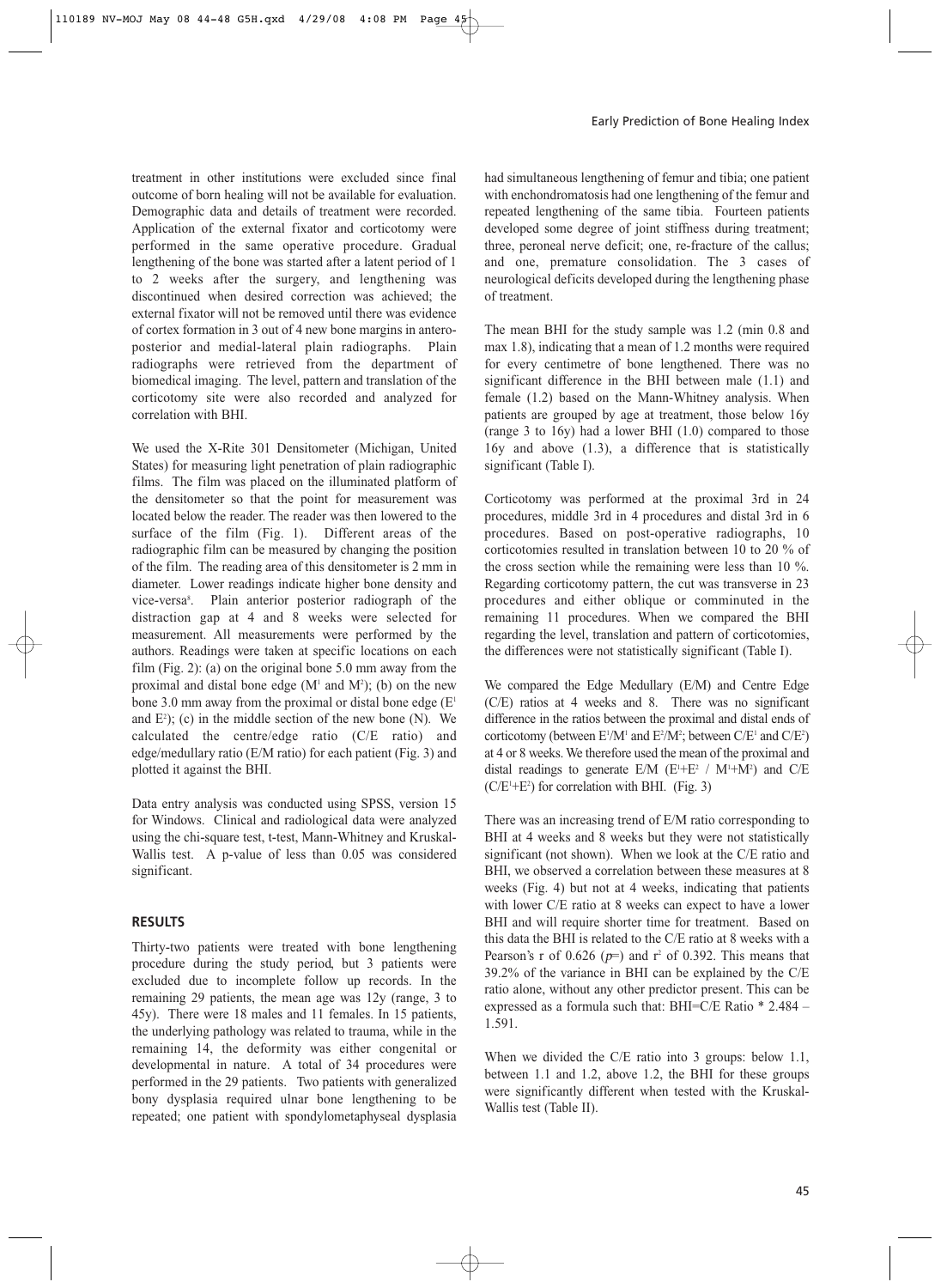| <b>Factor</b>              | <b>Description</b>          | N  | <b>Mean BHI</b> | <b>Mann-Whitney p-value</b> |
|----------------------------|-----------------------------|----|-----------------|-----------------------------|
| Age                        | Less than 16yrs             | 12 | 1.0             | p<0.05                      |
|                            | 16 or above                 | 17 | 1.3             |                             |
| Sex                        | Male                        | 18 | 1.1             | $p=0.21$                    |
|                            | Female                      | 11 | 1.2             |                             |
| Underlying pathology       | Trauma (no infected)        | 10 | 1.3             | $p=0.21$                    |
|                            | Trauma (active infection)   | 5  | 1.2             |                             |
|                            | Congenital / Bony Dysplasia | 5  | 1.1             |                             |
|                            | <b>Others</b>               | 6  | 1.1             |                             |
| Level of Corticotomy       | Proximal 3rd                | 24 | 1.1             | $p=0.31$                    |
|                            | Middle 3rd                  | 4  | 1.4             |                             |
|                            | Distal 3rd                  | 6  | 1.2             |                             |
| Translation of corticotomy | Less than 10%               | 24 | 1.1             | $p=0.21$                    |
|                            | Between 10 to 20 %          | 10 | 1.2             |                             |
| Pattern of Corticotomy     | <b>Transverse</b>           | 23 | 1.2             | $p=0.15$                    |
|                            | Oblique / comminution       | 11 | 1.3             |                             |

#### **Table I:** Clinical, radiological parameters and BHI

BHI = Bone healing index (month per centimetre)

**Table II:** Centre/Edge ratio sub-classification with Bone Healing Index

| <b>C/E Ratio</b> |   | <b>Mean rank BHI</b> | p-value |
|------------------|---|----------------------|---------|
| < 1.1            | 9 | 10.89                | 0.001   |
| $1.1 - 1.2$      |   | 21.33                |         |
| 2 I.Z            |   | 25.00                |         |

C/E ratio Centre/Edge ratio

BHI Bone healing index (month per centimetre)

## **DISCUSSION**

Bone lengthening procedures have evolved from the use of skeletal traction by Codivilla<sup>9</sup>, to the gradual, controlled traction technique of Vittorio Putti<sup>10</sup>, to the uniplanar distraction device by Wagner <sup>11</sup> to the ring external fixator by Ilizarov<sup>1</sup>. Introduction of principles related to distraction osteogenesis by Ilizarov have made this method popular for reconstruction or salvage of deformed limbs.

A previous study reports that new bone formation is better when corticotomy is performed at the metaphysis instead of the diaphysis 12. In this study, we were not able to demonstrate any association between level, pattern and translation of corticotomy with BHI for external fixation. It appears that biological factors influence bone healing more than these physical variations.

Problems related to the Ilizarov method of bone lengthening can arise during surgery, the period of gradual distraction or the period awaiting bone consolidation (2). Gradual distraction remains the most problematic period. Although one centimetre a day is the most common rate of distraction for bone lengthening, the rate may be adjusted to avoid premature or delayed consolidation of the new bone. In addition, adjuvant measures including mechanical stimulation or chemical enhancement may be considered for those expected to have poor bone formation.

Current practice in callus assessment depends mainly on radiological appearance of the new bone. Catagni<sup>4</sup> classified the callus into normotrophic, hypertrophic and hypotrophic based on radiographic appearances at 20 to 30 days after corticotomy, but correlation with rate of healing was not analysed. Hamanashi et al <sup>13</sup>, on the other hand, recommended a more detailed description of the callus and developed 6 groups: external, straight, attenuated, opposite, pillar, and agenetic. Although the Hamanashi study demonstrated correlation between radiographic appearance and BHI, inter-observer variation remains a problem. In a more recent study, Donnans et  $al<sup>14</sup>$  recommended 3 groups of callus categories: regenerate outline (4 types), regenerate polarity (2 types) and regenerate consistency (4 types). However, results of the Donnans study do not reveal a significant correlation that reliably predicts the rate of bone healing. The study also recognised the problem of interobserver variability and suggested digitization and enhancement of plain radiographs to decrease variability.

In the present study, densitometry measurements were taken from well defined sites on radiographs. The densitometer is portable, easy to use and inexpensive. With the positive correlation between C/E ratio and BHI, we will be able to appropriately recommend intervention for patients whose ratio is too low or too high. A higher rate of distraction can be considered for those with a C/E ratio less than 1.0 and enhancement can be considered for those with C/E ratio greater than 1.2.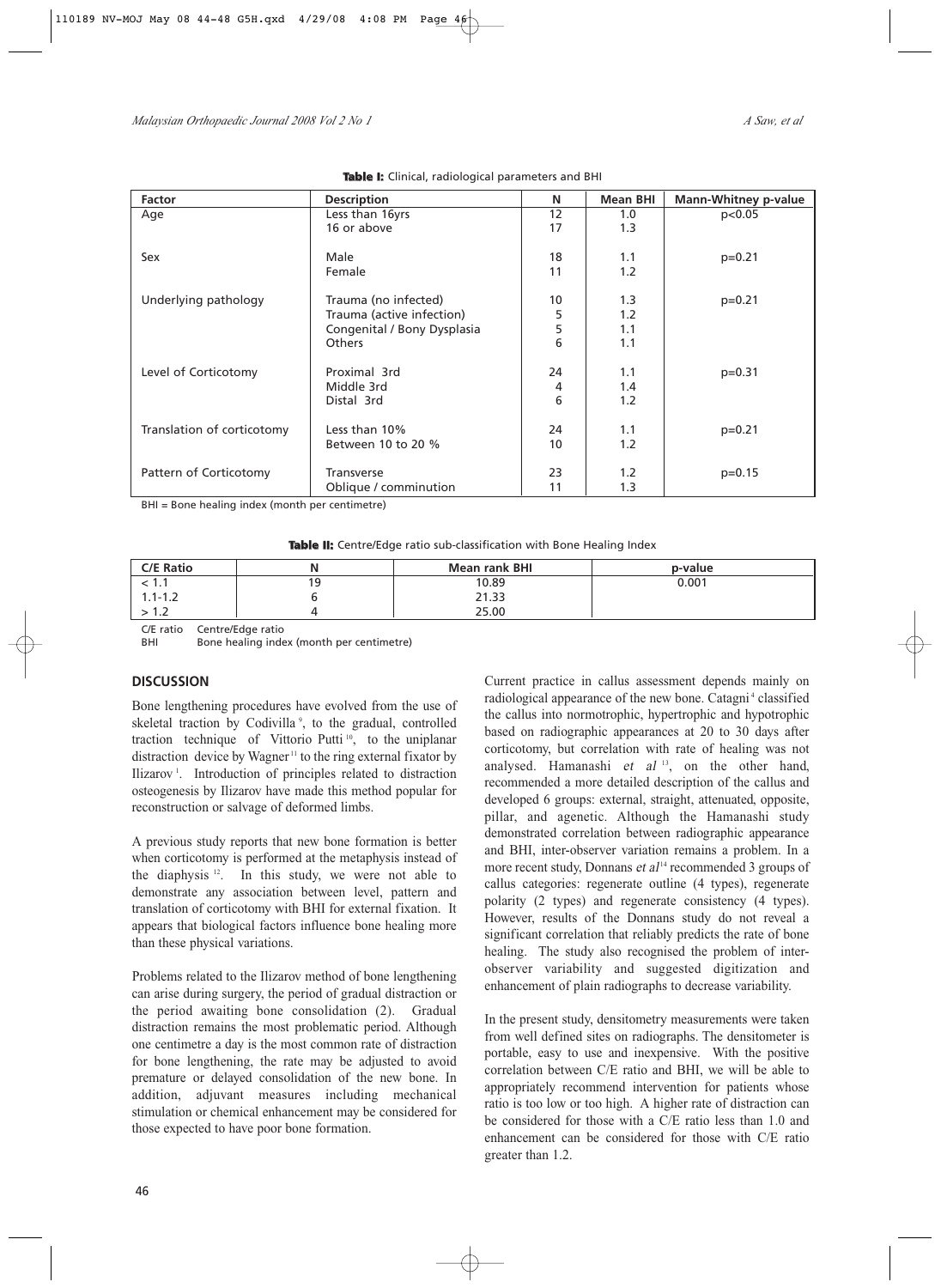

**Fig. 1:** X-Rite (301) densitometer.

```
Edge / medullary ratio (E/M ratio) = (E1
+E2
) / (M1
+M2
)
Centre / edge ratio (C/E ratio) =
                                              +E2
)
```
**Fig. 3:** Calculation of E/M ratio and C/E ratio.

Due to limited number of subjects, we were not able to perform analysis based on individual bones. The small number of patients prohibits more sophisticated analysis and we were unable to perform multivariate analysis here.

## **CONCLUSION**

Measurement of image densities of plain radiographs by densitometer can be useful to evaluate clinical progress of bone lengthening procedure. C/E ratio 8 weeks after surgery correlates to BHI of treatment, and is helpful for a clinician to individualize the treatment to achieve a shorter duration of treatment. The level, pattern and translation of the corticotomy do not influence the rate of formation of new bone.



**Fig. 2:** Points of densitometer measurements on plain radiographs.



**Fig. 4:** Bone Healing Index versus Centre/Edge ratio at 8 weeks.